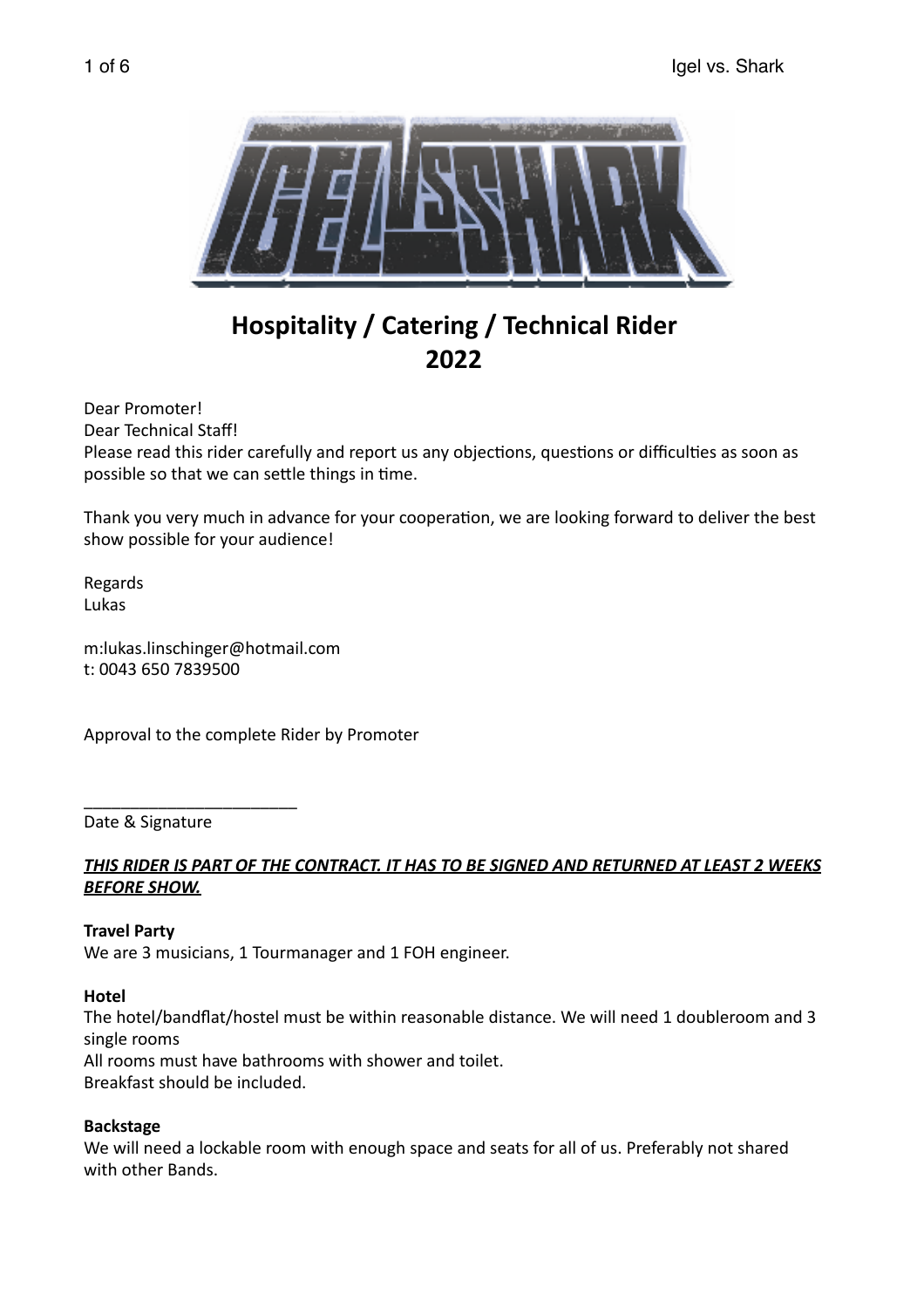Please provide enough warm food and drinks for all of us. We are 3 carnivores and 2 vegetarians and highly appreciate local groceries. If there is no possibility for catering or served food we need a buy out of  $15\epsilon$  per person to grab some food near the venue. Thanks!

We will be very grateful to find:

1l Vodka (Stolichnaya) or

1l Gin (Saphire)

10 | Beer in small glass bottles

4 I of various juices (orange, mixed fruits,...)

8 I of mineral water (4 with and 4 without sparkle)

Snacks after arrival/get in (i.e. bread, spreads, cheese, small cut vegetables, fruits, nuts, avocados, snickers, bounty, etc) would be highly appreciated! Thanks!

The in-house crew (stage, lights, sound) is very welcome to eat and drink with us. What's ours is **theirs.** 

# **Stage**

Please make sure that all stage areas are solid, clean, level and secure, and that they are cleared of all obstructions prior to our arrival. We jump and run around on stage pretty heavily.

## **Riser**

1 solid Drum Riser (shown at stageplot) will be needed.

# **Backline**

Usually we bring everything with us.

- This includes
- Drums
- $-1$  Ampeg  $6x10$
- 1 Marshall 4x12
- 1 small Combo 1x12

If you provide inhouse backline (i.e. Ampeg  $6x10$  or  $8x10$ , Marshall  $4x12$ ) please contact us in advance. We will gratefully use it.

Under certain conditions we share our bass cab and guitar cab.

WE DO NOT SHARE OUR INSTRUMENTS (THIS INCLUDES DRUMS), AMPS, HARDWARE OR MIXING DESK! 

## **Stagehands / Staff**

We need at least one sober and experienced stagehand for load in, setup and load out. We need a competent sound engineer and light engineer familiar with the equipment and inhouse electricity from get-in until the end of the show. We are very calm and friendly. Motivated and friendly staff is appreciated the most. Everyone can be a dickhead - we prefer helping each other out, having fun and hippie-shit like that.

## **Soundcheck**

The band will require 60 minutes of soundcheck until the band and the sound engineer are happy with the equipment and the stage and all line-checks are done.

**We play at least 100dba on stage**! if there is any problem, please notify us as soon as possible if there is any noise restrictions below this.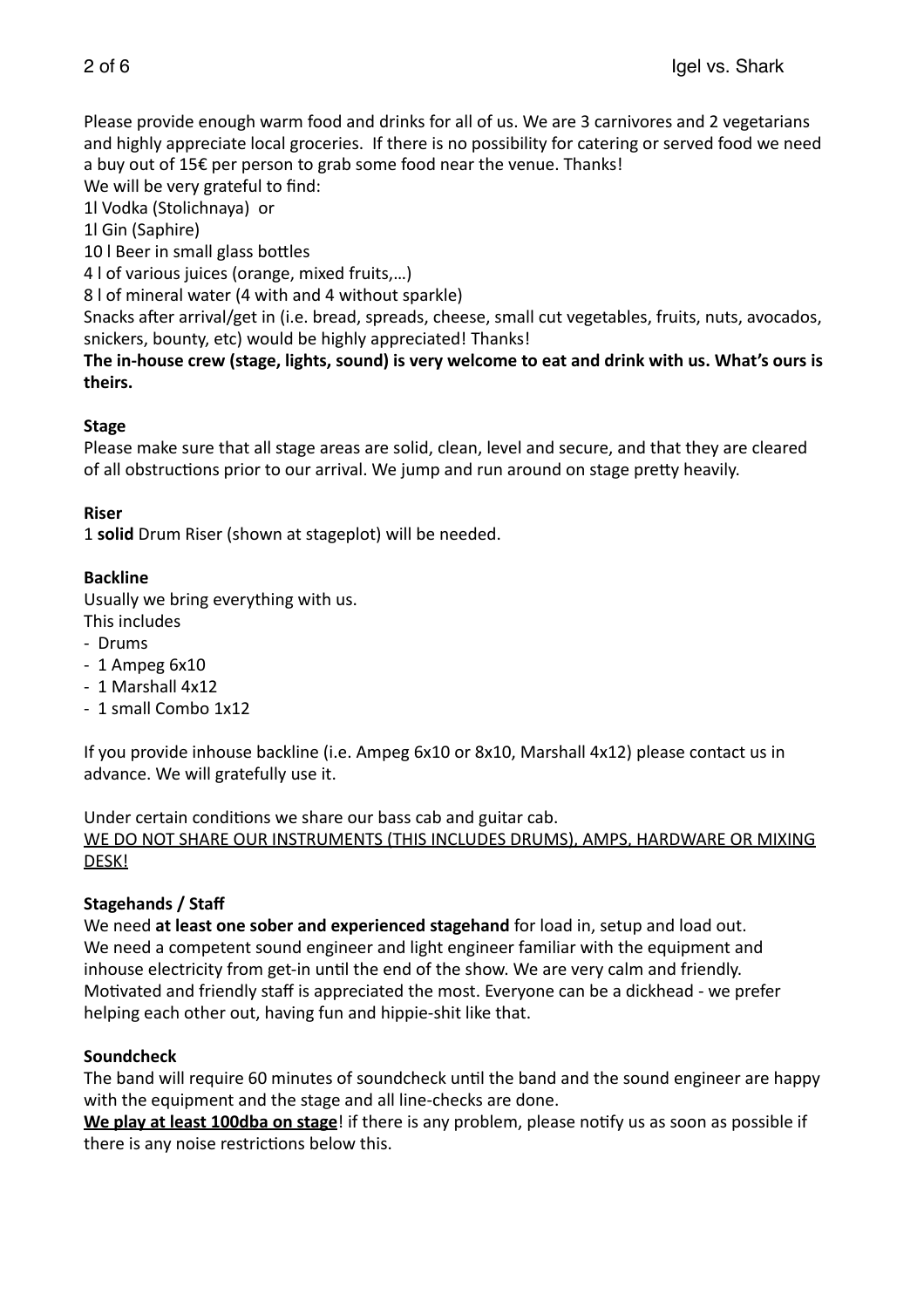## **PA**

We need a at least 3 way PA-system with subs. No selfmade gabber thingy. The PA should be adequate to the size and capacity of the venue.

Capable of sustained 110db(A) at the Front Of House mix position and providing even dispersion around the whole audience area. The system needs to be hum, buzz and crackle free.

## **Monitoring**

We are using our own console (Allen & Heath SQ5) for monitoring and Front of House. Therefor we need the wedges, amping and wiring of your house. A drumfill would be great but is not completely necessary.

Drummer uses IEMs. Bass and guitar get hit by wedges. If you can arrange sidefills, we will gratefully use it.

## **FOH**

Like stated in the chapter "Monitoring" - we bring our own console for monitoring and Front of House. It's an Allen & Heath SQ5 with a small siderack and a stagebox. We need at least 2m x 2m space in the sweet spot of the audience and must be secure of eventually drunken guests. Please provide a 1 middle-european power-outlet delivering 230 Volts and an ethernet cable **(CAT5e, Cat6) WITH ETHERCON Connectors** going from FOH to upstage position on stage. Mix Bus L/R (stereo) and Sub (mono) will be handed over via analog XLR at the FOH-position, the monitoring feeds on stage.

#### **Lights**

Your light-engineer can feel free to do whatever (s)he wants, just go crazy and hail to rock music! Please make sure that our drummer is not being lost in smoke or haze and get the lighting he deserves. THANKS!

#### **Merchandising**

We need a table at least 1m x 2m near the entrance or by the stage with a wall/curtain behind it to hang up our shirts and with 1 middle-european power-outlet delivering 230 Volts INCLUDING any power/plugconverter that might be necessary for your country. If there's the possibility to get us some light over there it will be highly appreciated.

#### **We BRING**

- the complete backline, all microphones
- 4m x 3m Backdrop.
- Mixing Desk SQ5, Stagebox and Siderack

#### **We NEED**

- All microphone-stands, all cables for the microphones as shown on the stage plot.
- 8 POWER/PLUG-CONVERTERS CAPABLE TO DELIVER 230 VOLTS MIDDLE-EUROPEAN-STANDARD IF NECESSARY FOR YOUR COUNTRY.
- a pipe to mount our backdrop
- a free and legal parking spot for a Mercedes Benz Sprinter in reasonable distance ON ARRIVAL.
- 4 towels and 8 bottles of water (no gas) on stage.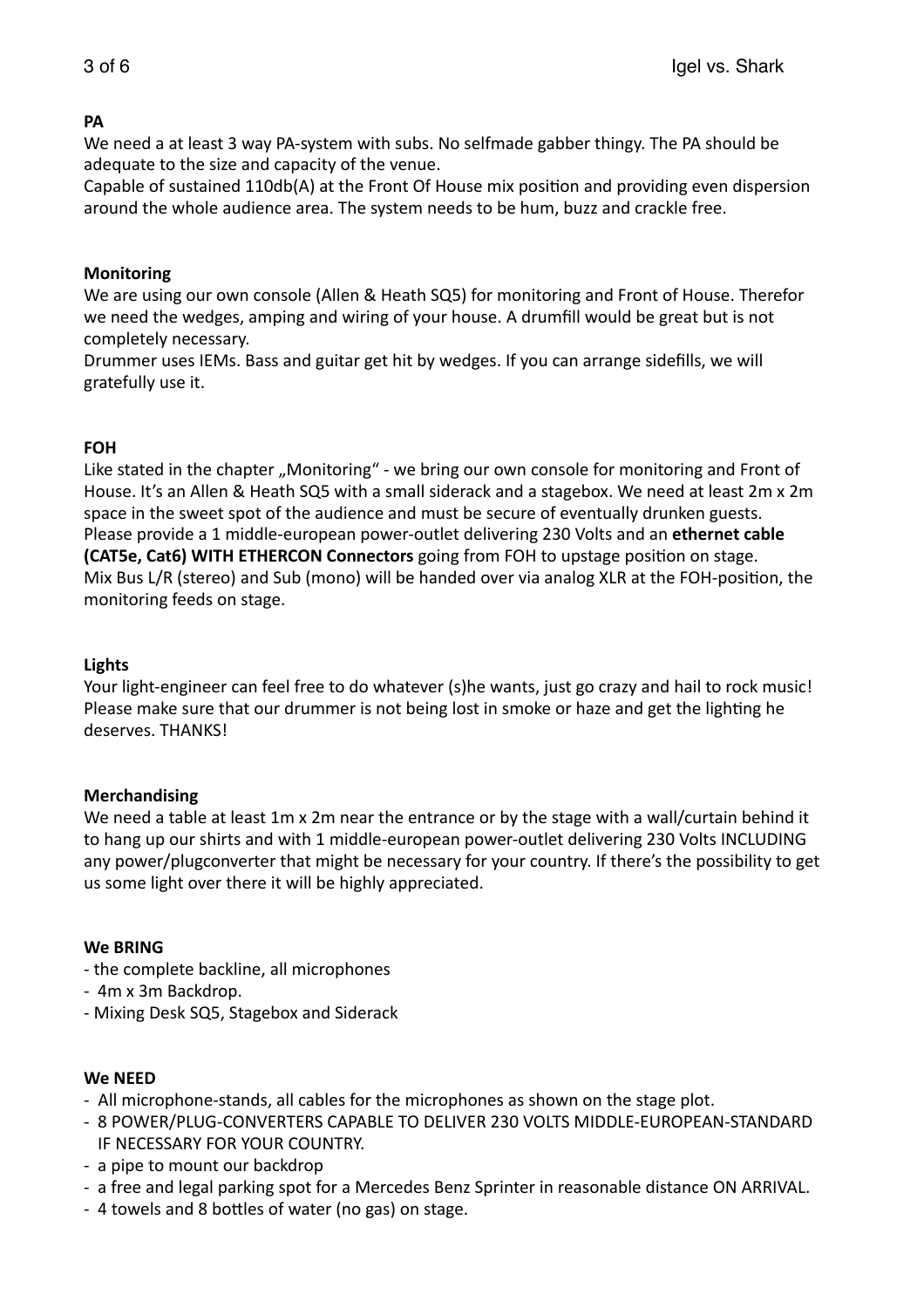Again, thank you very much for your cooperation! If there's anything unclear, please do not hesitate to contact us. We are willing to help you in any way to provide a good evening for everybody involved. No one has time for the rockstar-bullshit. Let's work together!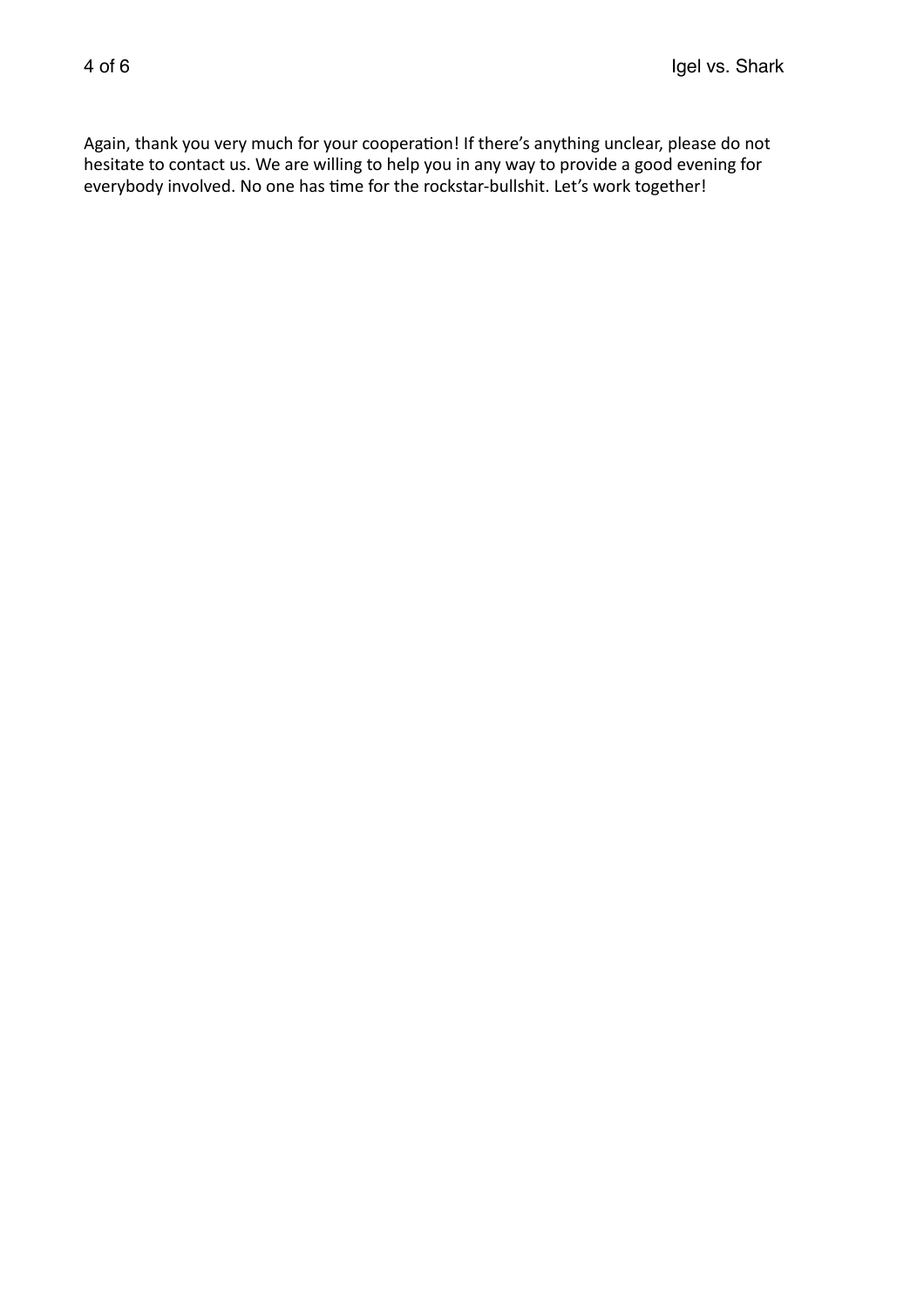# **INPUT LIST:**

| <b>Input</b>   | <b>Instr</b>         | Mic/DI            | <b>P48</b>  | <b>Stand</b> |
|----------------|----------------------|-------------------|-------------|--------------|
| $\mathbf{1}$   | Kick in              | Beta 91 (own)     |             |              |
| 2              | Kick out             | $D6$ (own)        |             | clip         |
| 3              | Snare 1 top          | I5(own)           |             | clip         |
| $\overline{4}$ | Snare 1 bot          | e904 (own)        |             | clip         |
| 5              | Snare 2 top          | 15 (own)          |             |              |
| 6              | Snare 2 bot          | e904 (own)        |             |              |
| 7              | Hihat                | $tg53$ (own)      | $\mathbf X$ | clip         |
| 8              | <b>Rack Tom</b>      | e904 (own)        |             | clip         |
| 9              | Floor Tom1           | $D6$ (own)        |             | clip         |
| 10             | Floor Tom2           | $D6$ (own)        |             | clip         |
| 11             | Cowbell              | <b>SM57</b> (own) |             | clip         |
| 12             | Ride                 | ME64 (own)        |             |              |
| 13             | OH SR                | ME64 (own)        | $\mathbf X$ | clip         |
| 14             | OH <sub>SL</sub>     | ME64 (own)        | $\mathbf X$ | clip         |
| 15             | <b>Bass Sans Amp</b> | <b>XLR</b>        |             |              |
| 16             | <b>Bass Mic</b>      | <b>SM57</b> (own) |             | small        |
| 17             | Guit1 (Marsh)Mic     | Sennh. 906 (own)  |             | small        |
| 18             | Guit1 (Marsh) DI     | Palmer DI (own)   |             |              |
| 19             | Guit2 Combo Mic      | Sennh. 906 (own)  |             | small        |
| 20             | Guit2 Combo DI       | Palmer DI (own)   |             |              |
| 21             | <b>Vocals Lux SR</b> | Heil Pr35 (own)   |             | tall         |
| 22             | Vocals Jule SL       | SM58 (own)        |             | tall         |
| 23             | Vocals Luki Dr       | OM6 (own)         |             | tall         |
| 24             | <b>Vocals Spare</b>  | <b>SM58 (own)</b> |             |              |
| 25             | <b>AMB SL</b>        | own               |             | mid          |
| 26             | AMB SR               | own               |             | mid          |